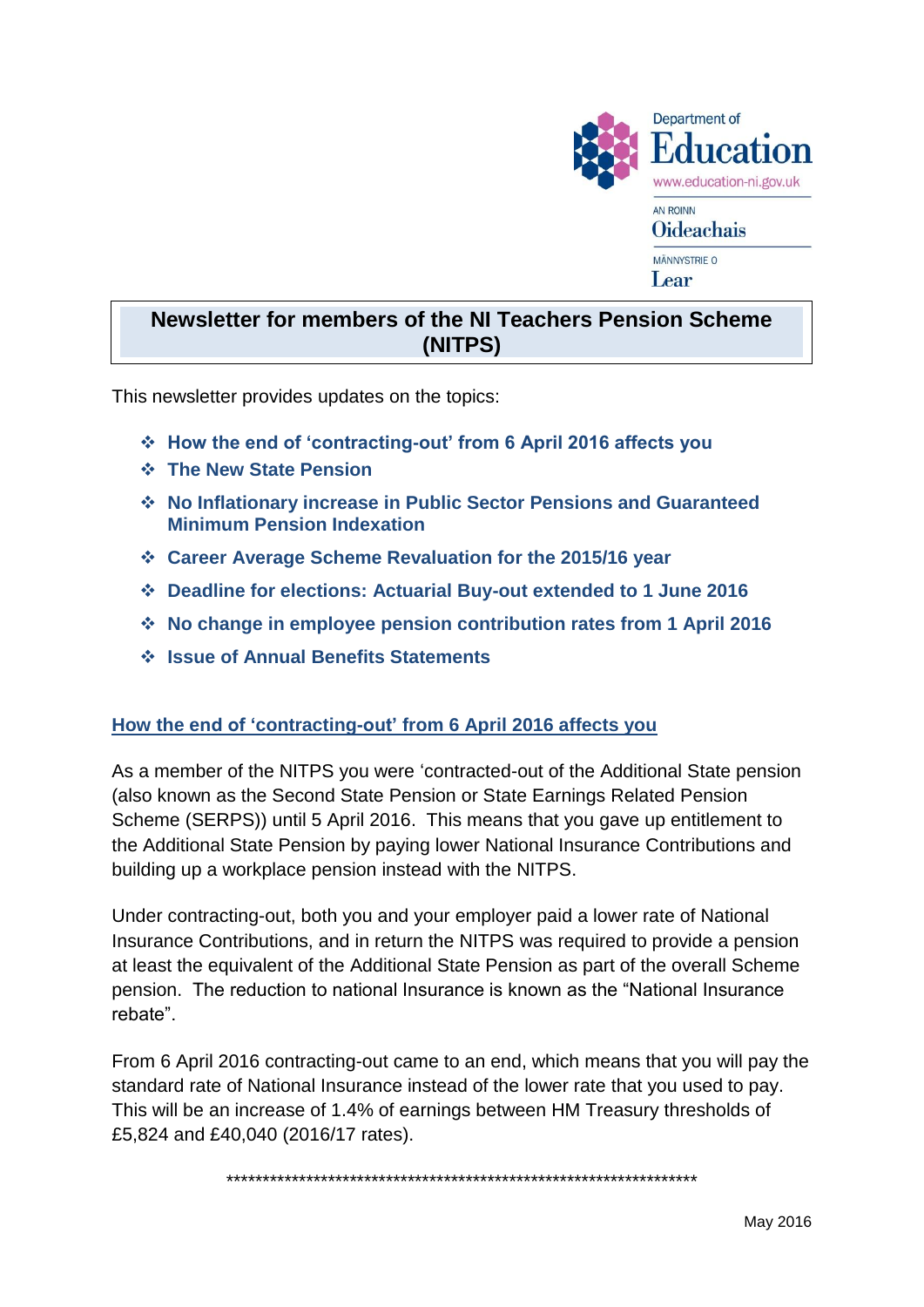### **The New State Pension**

You may be aware that from 6 April 2016 a new 'single-tier' State Pension was introduced.

This replaced the two-tier system, which existed up to 5 April 2016, and was made up of:

- the Basic State Pension; and
- the Additional State Pension'

This two-tier arrangement ceased from 6 April 2016. The new State Pension will apply to people reaching State Pension Age on after that date. People who reached State Pension Age before 6 April 2016 will receive the previous 'two-tier' State Pension. To find out your State Pension Age visit:

**[www.gov.uk/state-pension-age](http://www.gov.uk/state-pension-age)**

Under both the previous and the new systems, the amount of State Pension you receive will take account of any periods when you were 'contracted-out'. As the NITPS was contracted out of the Additional State Pension, members paid reduced rate National Insurance contributions up to 5 April 2016. The full rate of the new State Pension for 2016/17 is £155.65 but, as stated above, this starting amount will be reduced to take account of periods you've been contracted out.

If your starting amount is less than the full new State Pension, you can build up a higher amount of State Pension at a rate of 1/35th of the full State Pension (£155.65 x 1/35 = £4.45 per annum) for each 'qualifying year' you remain in employment after 5 April 2016. This pension will be added to your starting amount, until you reach the full level of the new State Pension or you reach State Pension Age, whichever occurs first.

**Further information about the new State Pension can be found at: [www.gov.uk/new-state-pension](http://www.gov.uk/new-state-pension)**

\*\*\*\*\*\*\*\*\*\*\*\*\*\*\*\*\*\*\*\*\*\*\*\*\*\*\*\*\*\*\*\*\*\*\*\*\*\*\*\*\*\*\*\*\*\*\*\*\*\*\*\*\*\*\*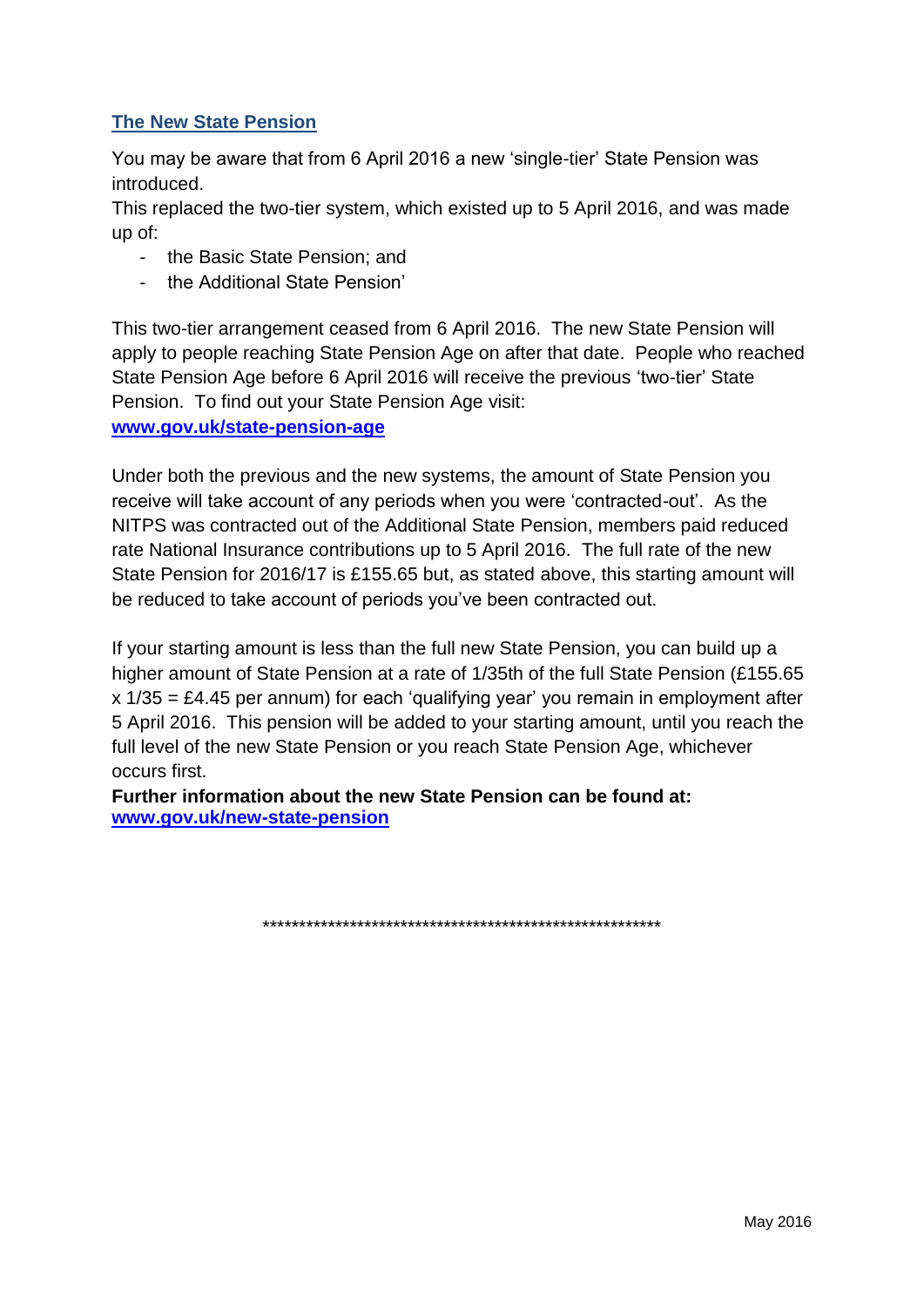# **No Inflationary increase in Public Sector Pensions and Guaranteed Minimum Pension<sup>1</sup> Indexation**

The Department of Finance and Personnel is making a Direction under Article 69A of the Social Security Pensions (NI) order 1975. Article 69 provides for public service pensions, such as the NITPS, to be increased annually by the same percentage applied to Additional State Pension (SERPS and State Second Pension). This is known as indexation. The percentage increase is based on the annual September to September increase in the Consumer Prices Index and applied in April.

The Direction makes necessary provision under Article 69 for indexation of Guaranteed Minimum Pensions in public service pension schemes that were contracted-out of the Additional State Pension before 6 April 2016. The effect is that there will be no change to current practice of price protecting Guaranteed Minimum Pensions in public service pension schemes until at least December 2018.

Currently public service schemes are required to pay the indexation of the whole of public service pension entitlement, including Guaranteed Minimum Pensions.

### **Indexation for the year 2016/17**

As stated above public service pension schemes are indexed annually based on the annual change in the Consumer Prices Index (CPI) measured as at the previous September. As the percentage increase in CPI in the 12 months to September 2015 was negative (-0.1%), the Treasury decided that no inflationary increase should be applied to Public Sector Pensions. DFP have also applied this decision within NI. It is not proposed that pensions should be reduced as a result of the negative rate of inflation. This means that no inflationary increase is to be applied from 1 April 2016 for either pensions in payment or deferred pensions. Both will therefore remain at their current level of payment or deferred value.

\*\*\*\*\*\*\*\*\*\*\*\*\*\*\*\*\*\*\*\*\*\*\*\*\*\*\*\*\*\*\*\*\*\*\*\*\*\*\*\*\*\*\*\*\*\*\*\*

 $\overline{\phantom{a}}$ 

<sup>1</sup> **Guaranteed Minimum Pension**

The Guaranteed Minimum Pension (GMP) is the minimum pension which a United Kingdom occupational **pension scheme** has to provide for those employees who were contracted out of the **State Earnings-Related Pension Scheme** (SERPS) between 6 April 1978 and 5 April 1997.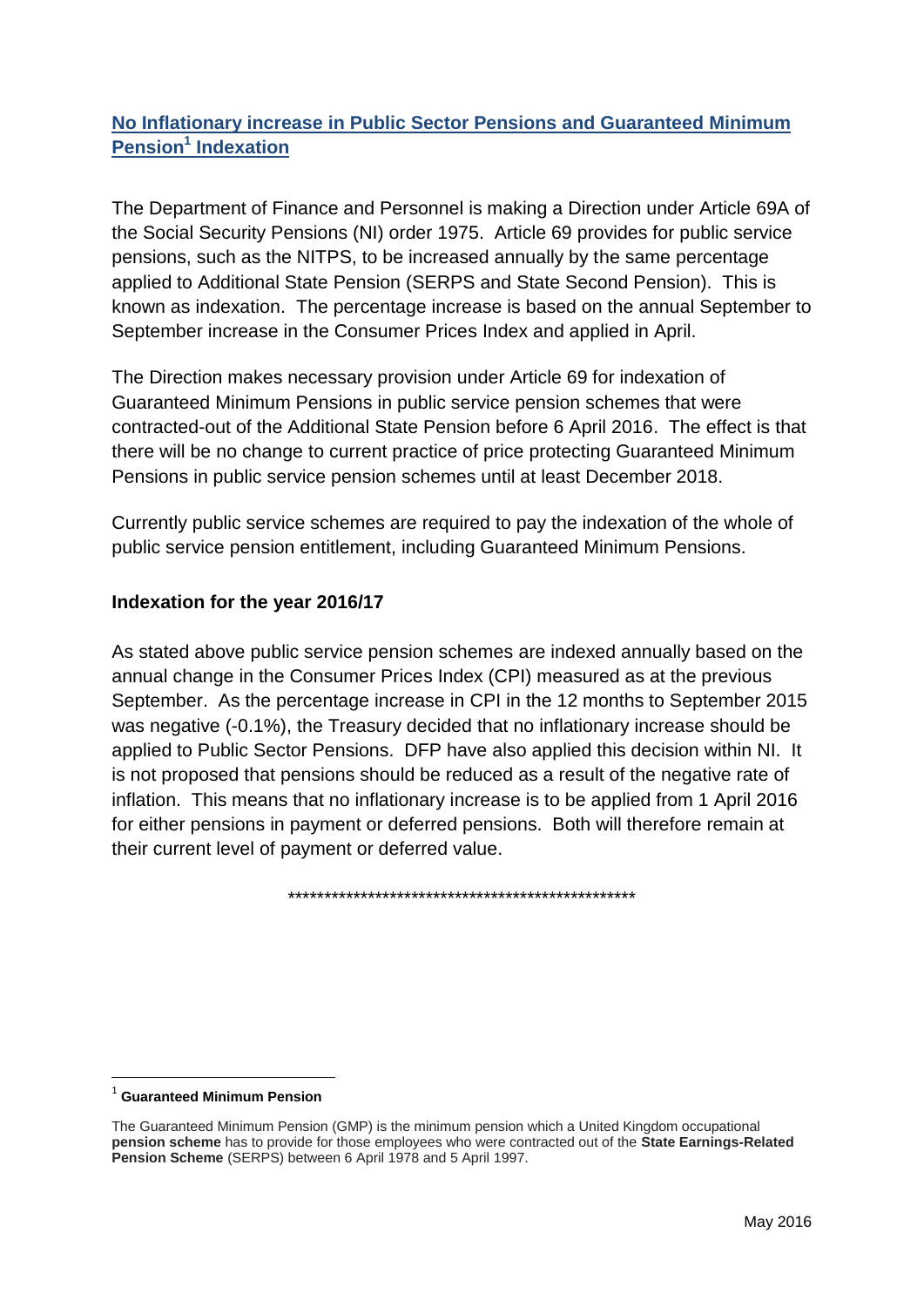# **Career Average Scheme Revaluation for the 2015/16 year**

The rate that will be used for the 2015/16 annual revaluation of the Career Average Revalued Earnings (CARE) benefits accrued in the NITPS 2015 Scheme for active members will be 1.5%.

The Teachers' Pension Scheme Regulations (NI) 2014 brought in the Career Average Revalued Earnings (CARE) scheme, effective from 1 April 2015, under the Public Service Pensions Act (NI) 2014. Section 9 of the Act deals with the annual "in-service" revaluation index of CARE scheme benefits and means the percentage increase or decrease by which your pensionable earnings , or a proportion of those earnings accrued as a pension, are re-valued whilst you are in pensionable service in the NITPS.

The NITPS 2015 Regulations provide for annual revaluation of members' Career Average Scheme accruals by reference to changes in prices. For active members this is at the rate of CPI plus 1.6%.

Section 9(2) of the Act requires the change in prices used for revaluation to be such percentage increase or decrease as is specified in an order made by the Department of Finance and Personnel (DFP). Accordingly DFP made the Public Service Pensions Revaluation (Prices) Order (NI) 2016 on 22 March 2016. The Order applies to Career Average Scheme in relation to the period beginning on 1 April 2015 and ending on 31 March 2016. The change in prices specified in the Order is **a decrease of 0.1 per cent** and reflects the negative change in CPI (-0.1%) in the 12 months to September 2015. The Order is used in line with the provisions for revaluation set out in The Teachers' Pensions Scheme Regulations (Northern Ireland) 2014.

As a result of the negative change for CPI applied in the DFP Revaluation Order, the in-service revaluation for the NITPS 2015 Scheme in respect of 2015/16 will be 1.5%.

\*\*\*\*\*\*\*\*\*\*\*\*\*\*\*\*\*\*\*\*\*\*\*\*\*\*\*\*\*\*\*\*\*\*\*\*\*\*\*\*\*\*\*\*\*\*\*\*\*\*\*\*\*\*\*\*\*\*\*\*\*\*\*\*\*\*\*\*\*\*\*\*\*\*\*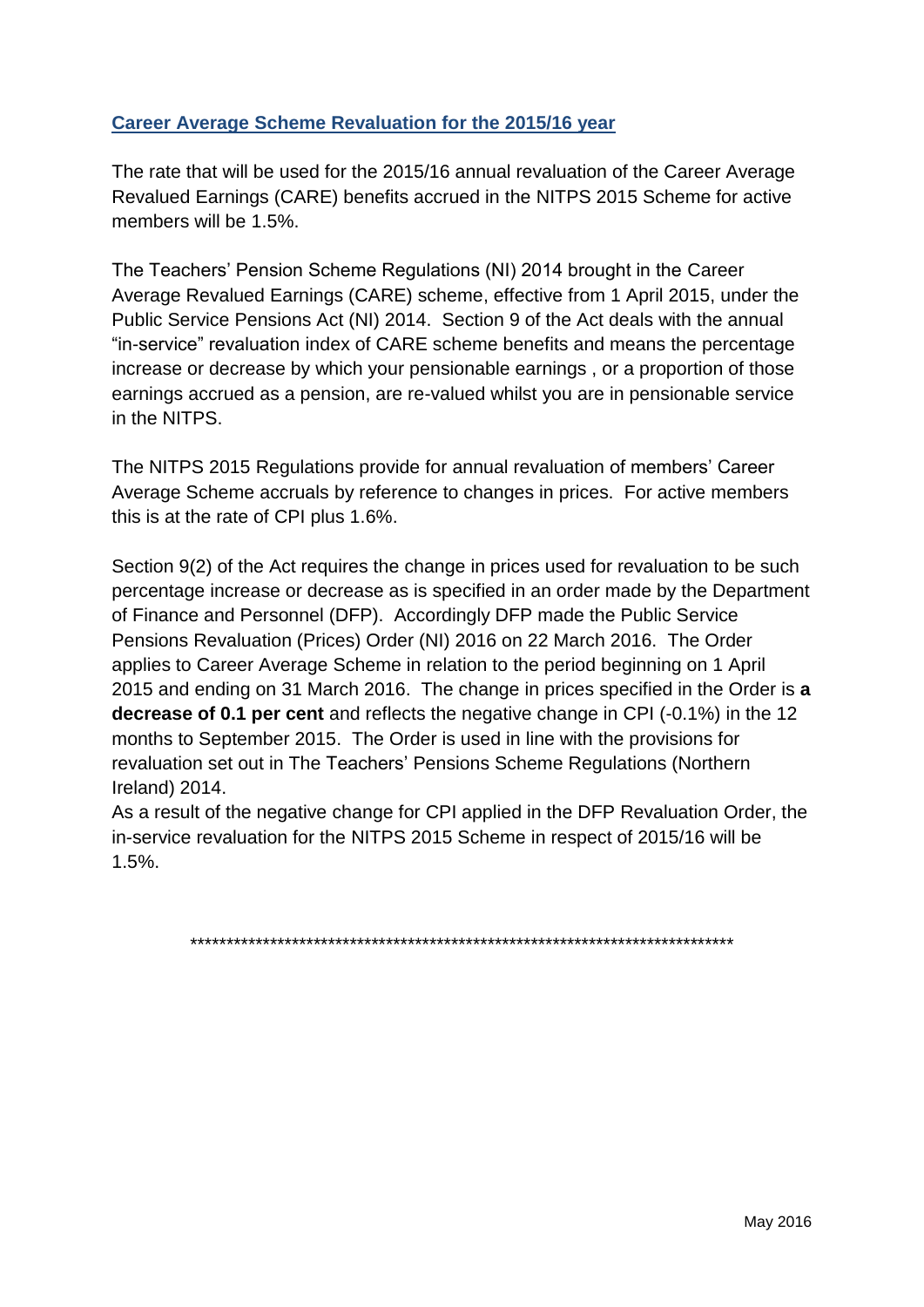#### Deadline for elections: Actuarial Buy-out extended to 1 June 2016

For NITPS members who transferred to the Career Average Revalued Earnings (CARE) scheme from 1 April 2015, the Department is exercising its discretion to extend the deadline to make elections for Actuarial Buy-outs to 1 June 2016.

If you are in the Career Average Scheme you can purchase 1, 2 or 3 years' buy-out by making additional pension contributions. This allows you to retire from age 65 but before your Normal Pension Age without your pension benefits being actuarially reduced

If you are a Tapered/Partial Protection members transferring to the Career Average Scheme up to the end of 2021 or a new joiners to the NITPS, please note that elections must be made within 6 months of entering the Career Average Scheme as this flexibility is only available when you join the Scheme.

This option is not available to members in the 'Final Salary' Scheme.

To find out your "Normal Pension Age", or whether you are a "Tapered/Partial Protection member", go to Factsheet 1: Changes to NITPS 1 April 2015

For further information on Actuarial Buy-out, go to **Factsheet 6: Increasing** your pension benefits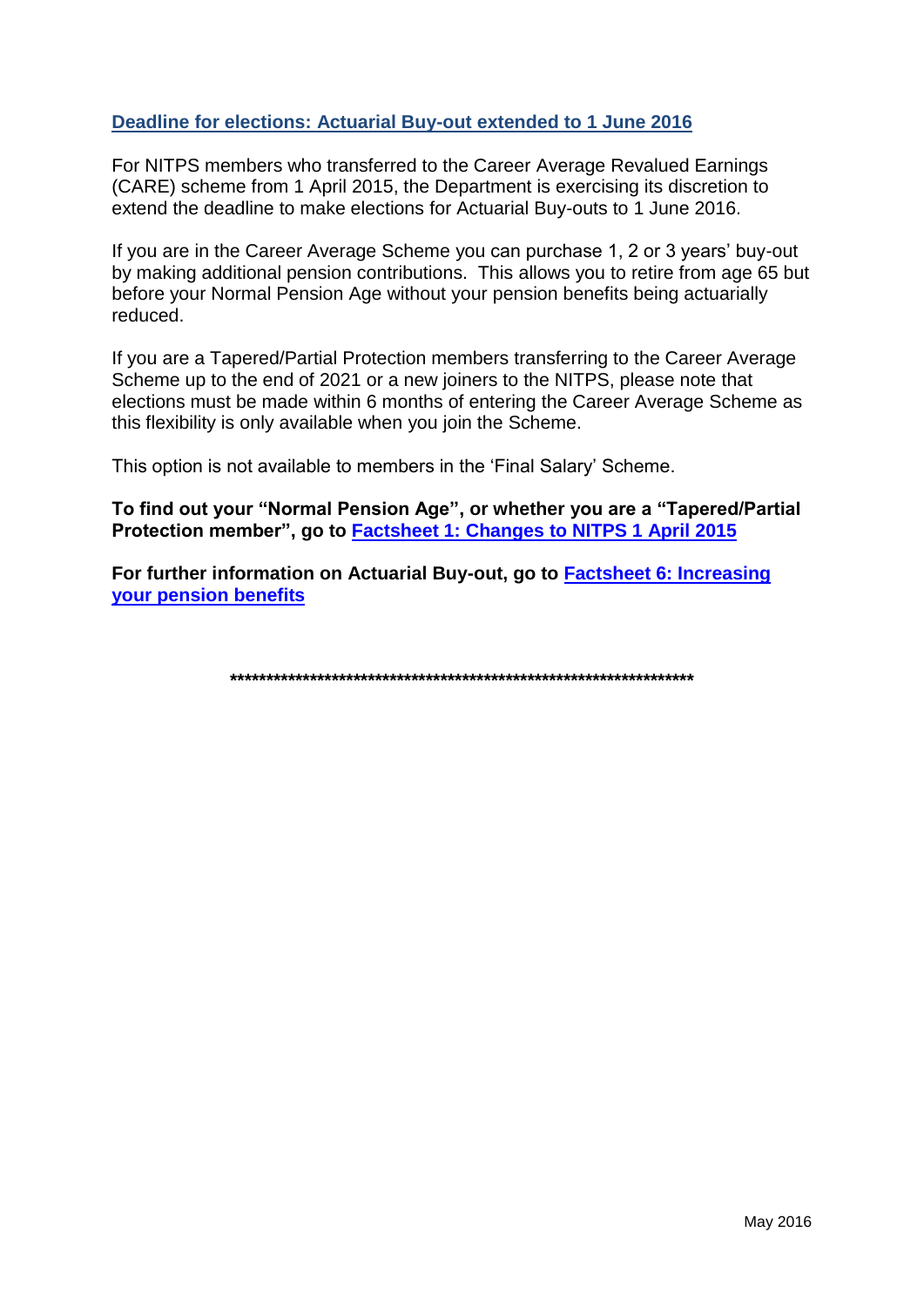#### No change in employee pension contribution rates from 1 April 2016

Employee contribution rates for members of the NI Teachers' Pension Scheme remain the same as the previous year and are set out below.

| Annual salary rate for the eligible<br>employment | <b>Members' contribution rate</b> |
|---------------------------------------------------|-----------------------------------|
| £0 - £25,999                                      | 7.4%                              |
| £26,000 - £34,999                                 | 8.6%                              |
| £35,000 to £41,499                                | 9.6%                              |
| £41,500 to £54,999                                | 10.2%                             |
| £55,000 to £74,999                                | 11.3%                             |
| £75,000 or above                                  | 11.7%                             |

#### Scheme Year 1 April 2016 to 31 March 2017

Contribution rates are based on your actual salary (what you were paid each month or week).

If you are paid monthly, the contribution you make each month will depend on the pensionable earnings you were paid in that month. Your contribution rate will be calculated by taking your pensionable earnings for that month, multiplying them by 12, and applying the correct rate for the pay band (set out in the above table).

If your pensionable earnings change in any month, and your increased or decreased earnings take you to another pay band, your contribution rate will also change. Your pensionable earnings may vary from month to month because of changes such as arrears of pay or changes to your hours or salary.